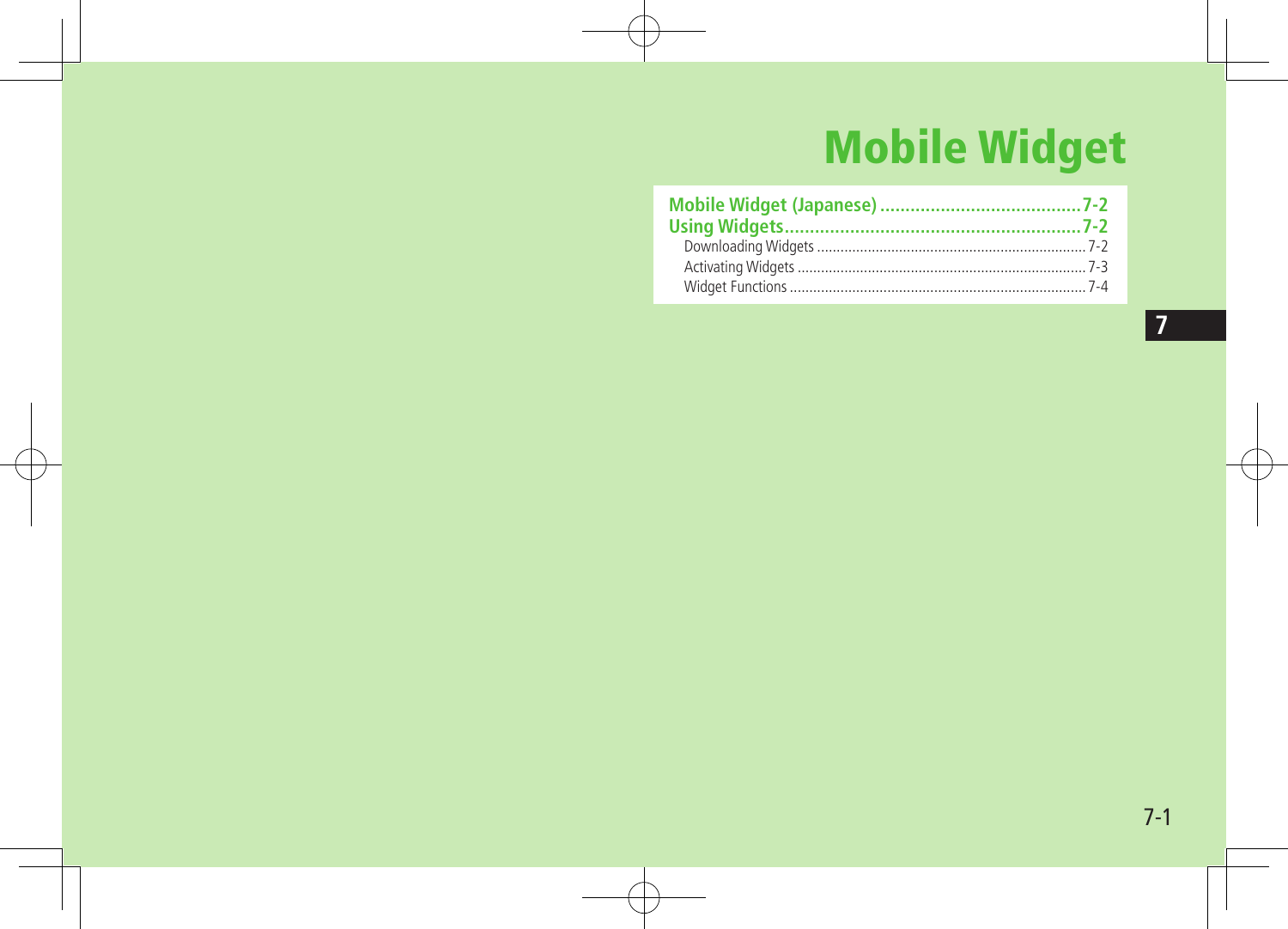# Mobile Widget (Japanese)

**Paste widgets to Standby to access information or tools from Standby.**

#### **Network Widget**

Some widgets may periodically connect to network, incurring packet transmission fees.

 While widgets appear in Standby, updated information for some widgets may be automatically retrieved. During transmission, other functions (e.g. Video Calls) may be disabled.

**Tip** Settings ●Auto Update ●Auto Roaming ●Show/Hide Confirmation when Roaming Abroad ●Cookies Sending/Receiving ●Delete Cookies ●Pointer Speed (【子P18-18)

# Using Widgets

# **Downloading Widgets**

#### **Main Menu** 4 **Widget**

# **1 Widget Store**

Handset connects to the Network, and download site appears. Follow onscreen instructions.

### **Installing Widgets**

Some widgets may require you to install them manually; follow steps below:

- **>**In download completion window,**Install**
- Once installation is completed, widgets appear in Widget List and Widget Icon List.Widget List includes widgets that are not yet installed.
- $\bullet$  Up to 208 widgets appear in Widget Icon List.

#### **Note**

- Alternatively, **Main Menu** 4 **Widget** 4 **Widget Contents**
	- 4 **Download Widget** 4 **YES**
	- or **Main Menu** 4 **Data Folder** 4 **Widget** 4 **Download Widget**
	- 4 **YES** to download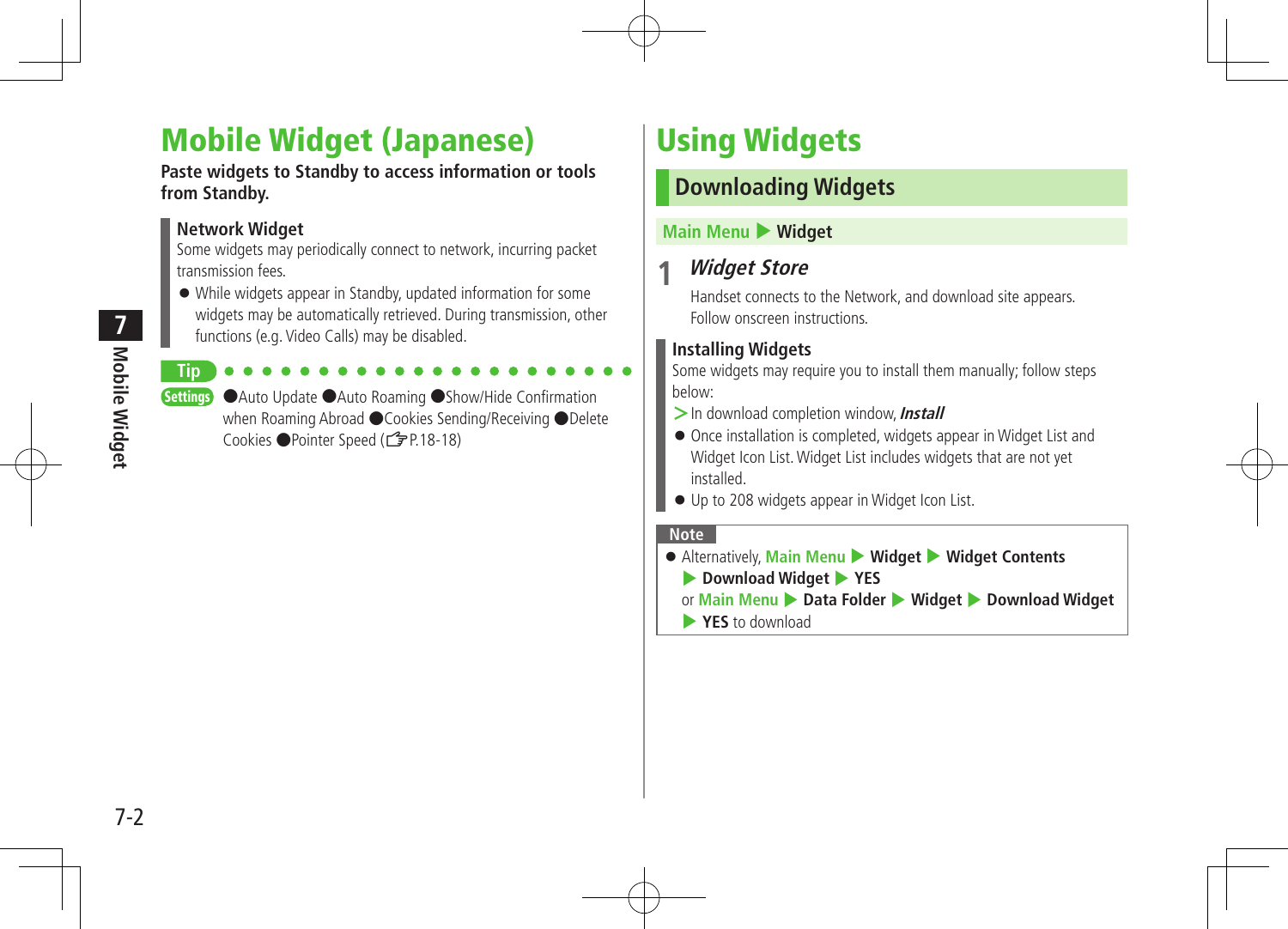# **Activating Widgets**

#### **From Widget List**

#### **Main Menu • Widget • Widget Conte**

| Main Menu ▶ Widget ▶ Widget Contents                                      |                                                                 |  |
|---------------------------------------------------------------------------|-----------------------------------------------------------------|--|
| Select a widget                                                           | Widget<br>1/6                                                   |  |
| Follow onscreen instructions.                                             | Download Widget<br>0N)                                          |  |
|                                                                           | お父さんウィジェット<br>e Xige<br>552KB                                   |  |
|                                                                           | Twitterウィジェ<br>144KB<br>路區                                      |  |
|                                                                           | twinavi<br>4<br><b>Configuration</b><br><b>Bis 200</b><br>344KB |  |
|                                                                           | S!速報ニュース<br>5<br><b>New</b><br>880                              |  |
|                                                                           | Menu<br>$\sqrt{5e ect}$<br>microSD                              |  |
|                                                                           | <b>Widget List</b>                                              |  |
| <b>Note</b>                                                               |                                                                 |  |
| • Alternatively, activate a widget from Main Menu > Data Folder<br>Widget |                                                                 |  |
|                                                                           |                                                                 |  |

### **In Standby**

- **1**  $\boxed{\circ}$  (when widgets appear in Standby) **2** Select <sup>a</sup> widget
	- Follow onscreen instructions.



# ■ **Activate Widgets from Widget Icon List**

- >After Step 1, **□**[Switch] → Select an icon
- To toggle sheets: **[co][Next]/**[**@][Prev.]**
- To return to Standby: **<del>函</del>[Switch]**



**Widget Icon List**

#### **Note**

 $\bullet$  Alternatively, press  $\circledcirc$  repeatedly to move to Widget Icon List window. Press  $\circled{)}$  repeatedly to return to Standby.